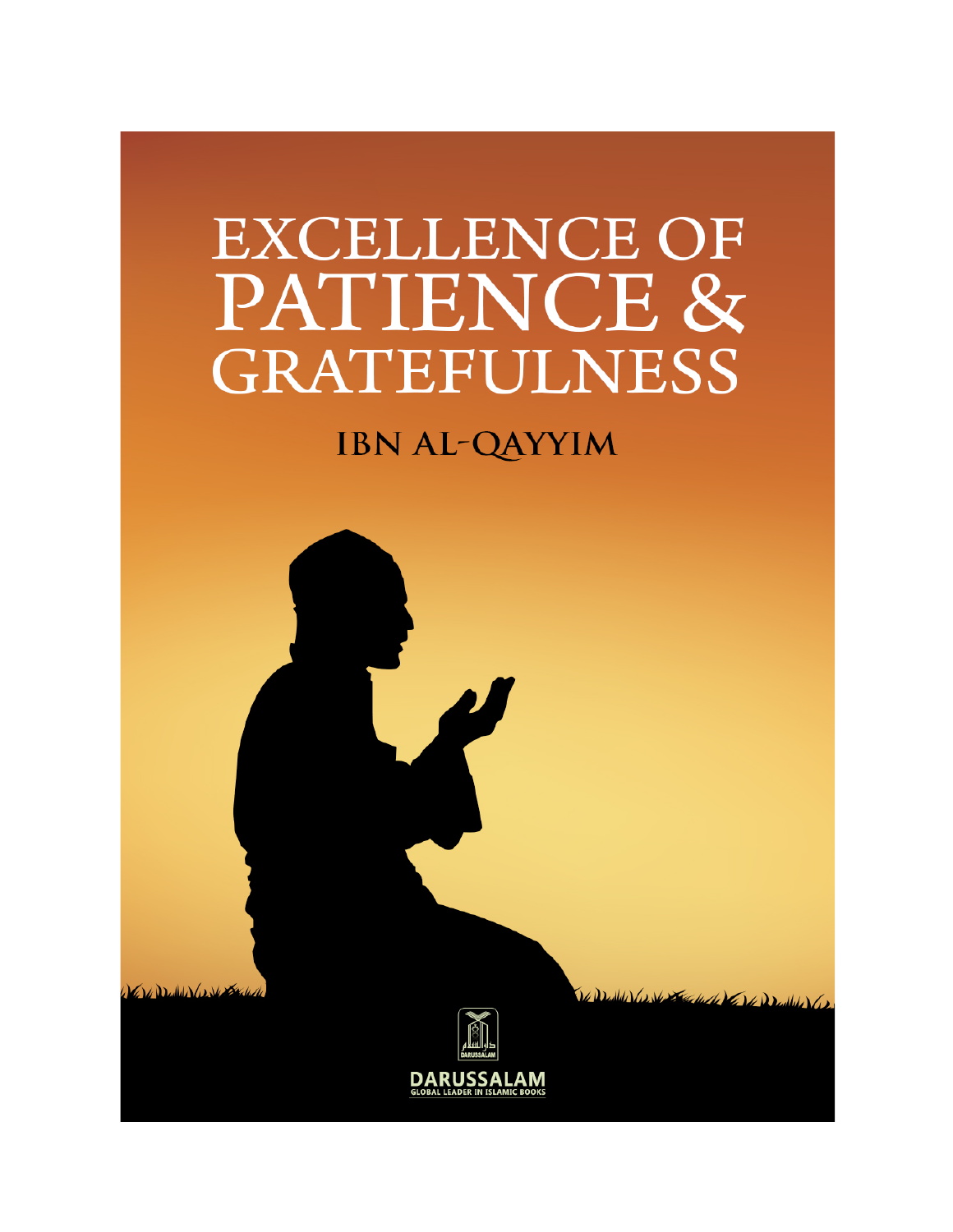## **Excellence of Patience & Gratefulness**

Uddat al-Sabirin wa Dhakhirat al-Shakirin

By: Ibn al-Qayyim

Translated by: Abdul Ali

Published By: Darussalam Publishers

### **ALL RIGHTS RESERVED**

No part of this book may be reproduced or utilized in any form or by any means, electronic of mechanical, including photocopying and recording or by any information storage and retrieval system, without the written permission of the publisher.

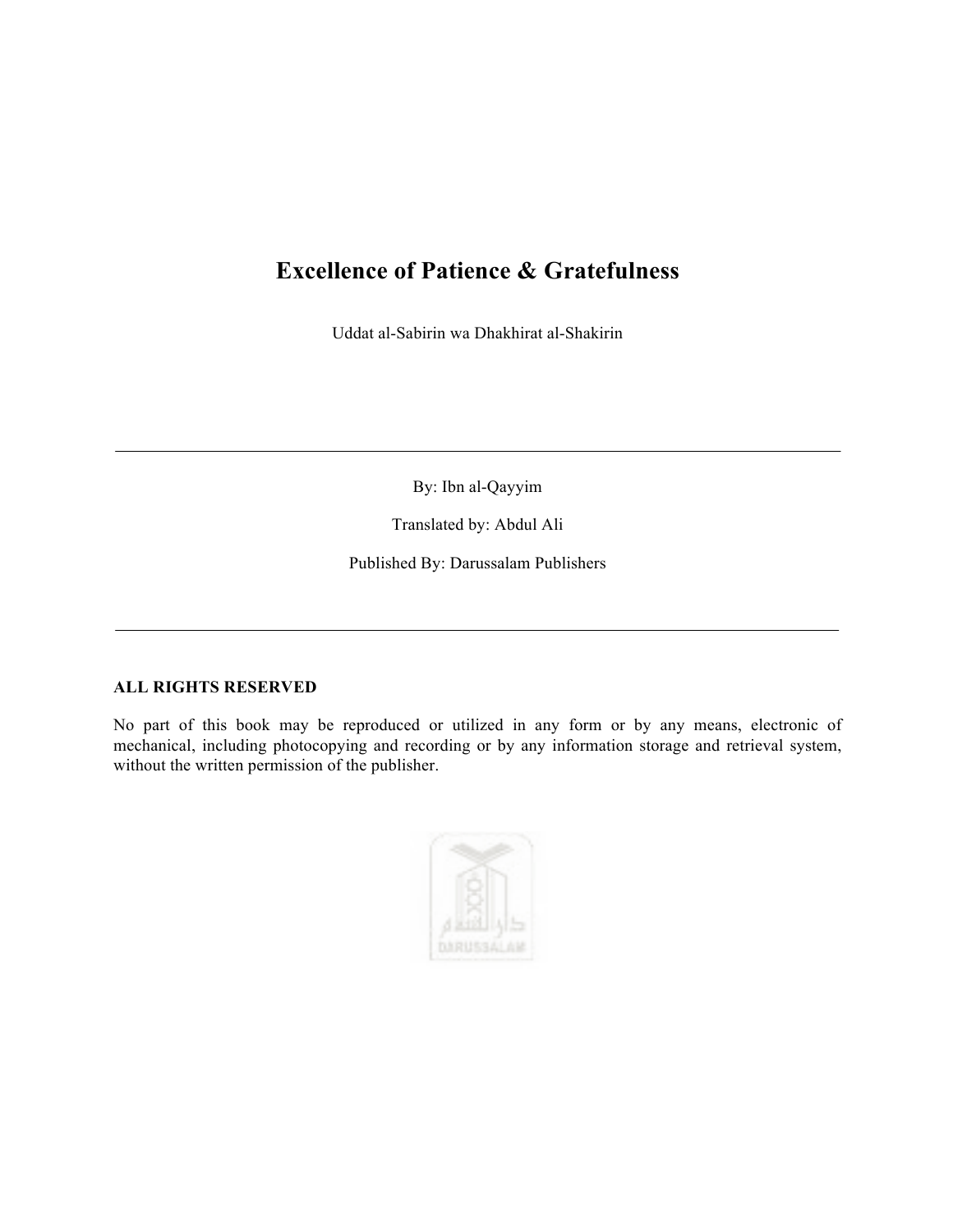## **Contents**

| Chapter One: The dictionary meaning of the word Sabr and its derivation and conjugation 14                  |
|-------------------------------------------------------------------------------------------------------------|
|                                                                                                             |
|                                                                                                             |
|                                                                                                             |
|                                                                                                             |
| Chapter Six: The categories of patience according to a person's strength, weakness, ability or inability to |
|                                                                                                             |
| Chapter Eight: Patience can be divided into five categories: Obligatory, Desirable, Forbidden,              |
|                                                                                                             |
|                                                                                                             |
|                                                                                                             |
| Chapter Eleven: Differences in the patience of the honorable and dishonorable people 50                     |
|                                                                                                             |
| Chapter Thirteen: Explanation of the fact that human beings can under no circumstance dispense with         |
|                                                                                                             |
|                                                                                                             |
|                                                                                                             |
|                                                                                                             |
| Chapter Eighteen: Actions connected with affliction like crying, wailing, tearing the clothes, actions of   |
|                                                                                                             |
| Chapter Twenty: Exposition of the controversy regarding which one is better: patience or thankfulness111    |
| Chapter Twenty-One: Judgment between the two groups and the determination of each case  147                 |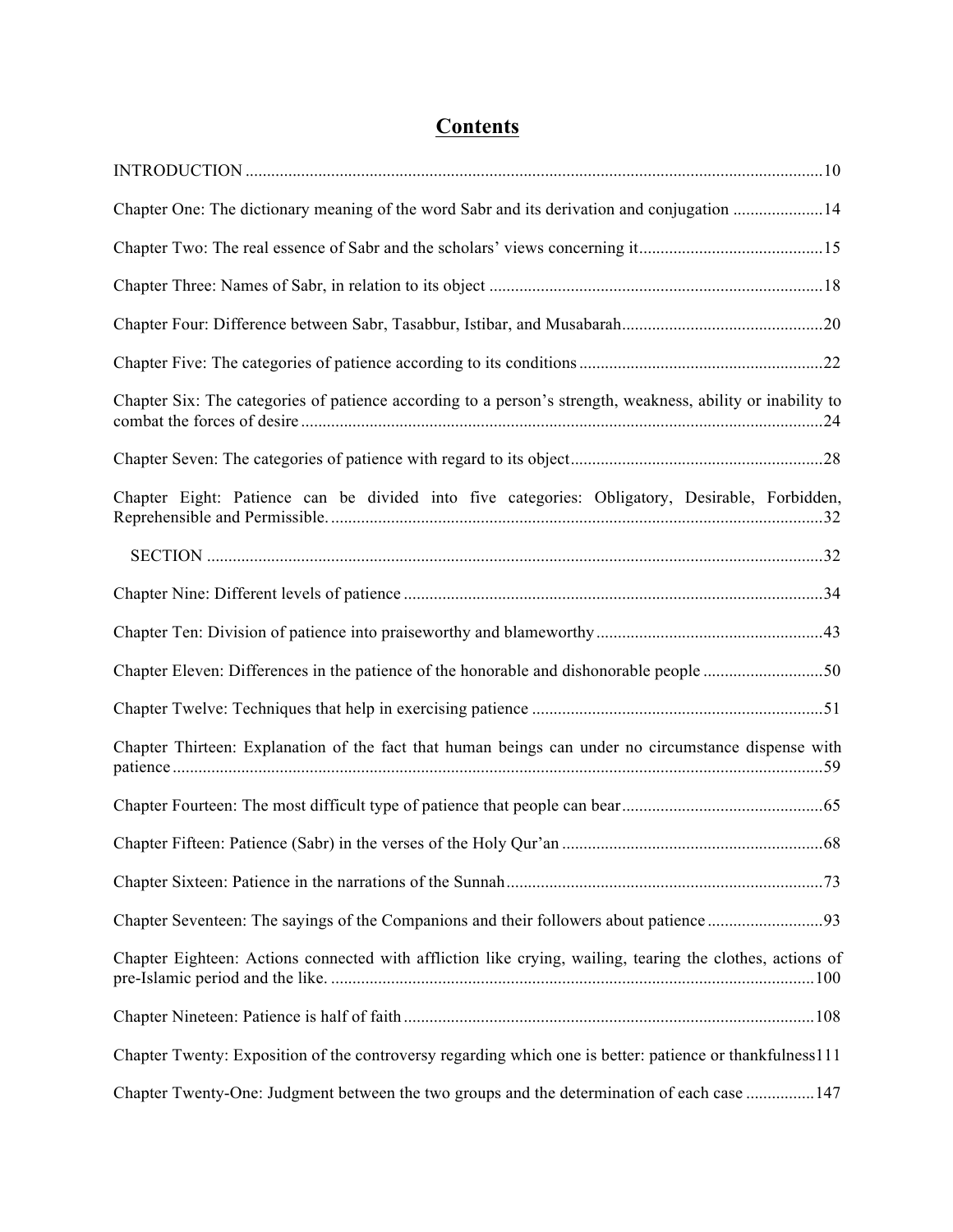| Chapter Twenty-Two: The argument between scholars as to who is better: the grateful rich or the patient   |     |
|-----------------------------------------------------------------------------------------------------------|-----|
| Chapter Twenty-Three: The case for the poor as explained in the Qur'an, the Sunnah, the sayings of the    |     |
|                                                                                                           |     |
|                                                                                                           |     |
|                                                                                                           |     |
|                                                                                                           |     |
|                                                                                                           |     |
|                                                                                                           |     |
|                                                                                                           |     |
|                                                                                                           |     |
|                                                                                                           |     |
|                                                                                                           |     |
|                                                                                                           |     |
|                                                                                                           |     |
|                                                                                                           |     |
|                                                                                                           |     |
|                                                                                                           |     |
|                                                                                                           |     |
|                                                                                                           |     |
|                                                                                                           |     |
|                                                                                                           |     |
|                                                                                                           |     |
|                                                                                                           |     |
| Chapter Twenty-Four: The argument for the rich in their favor from the Qur'an, Sunnah, the reports of the | 249 |
|                                                                                                           |     |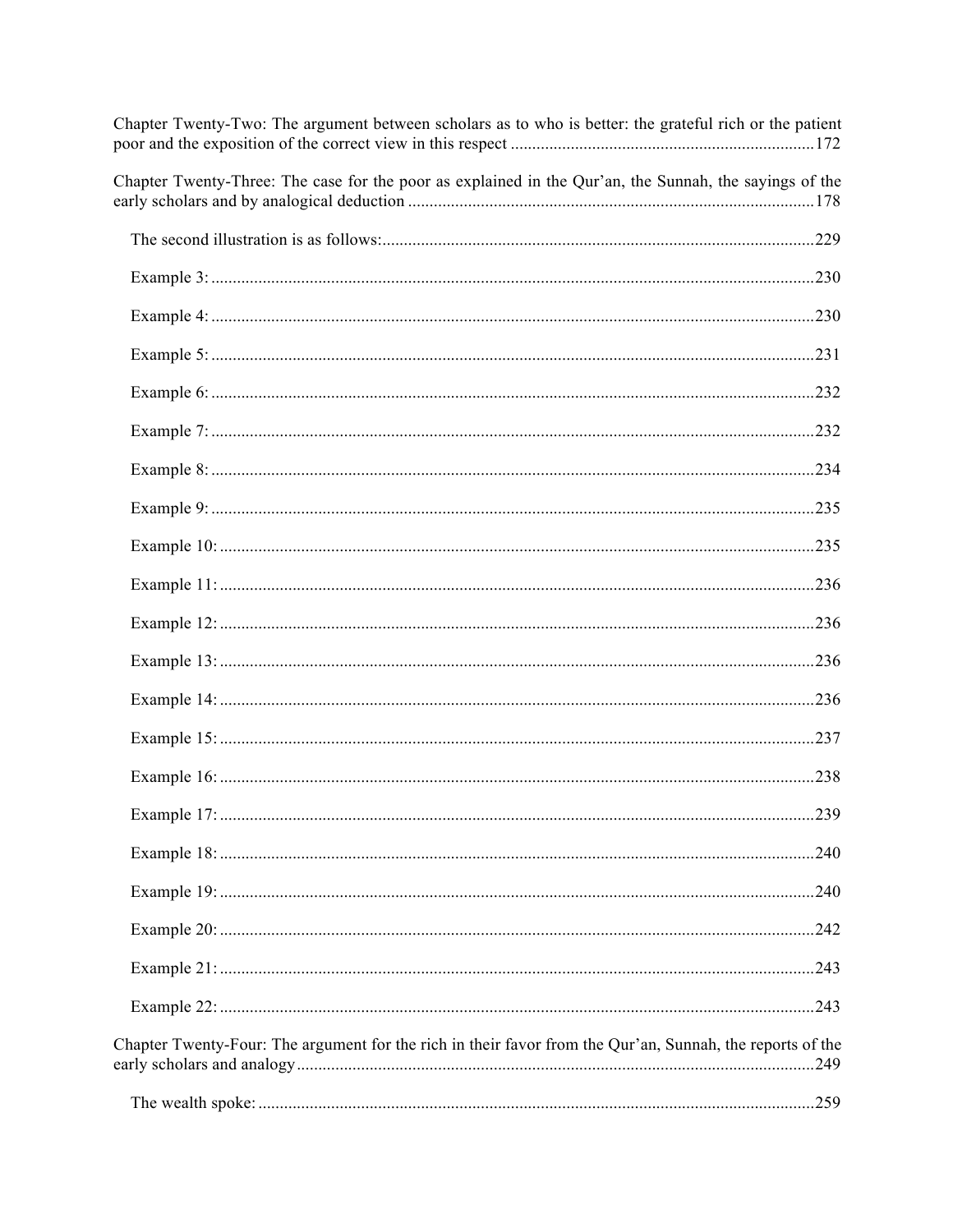| Chapter Twenty-Five: Matters which are contradictory to patience and which cause harm and damage it      |  |
|----------------------------------------------------------------------------------------------------------|--|
|                                                                                                          |  |
|                                                                                                          |  |
| Chapter Twenty-Six: Sabr as one of the attributes of the Lord, as He is called al-Sabur and al-Shakur276 |  |
|                                                                                                          |  |
|                                                                                                          |  |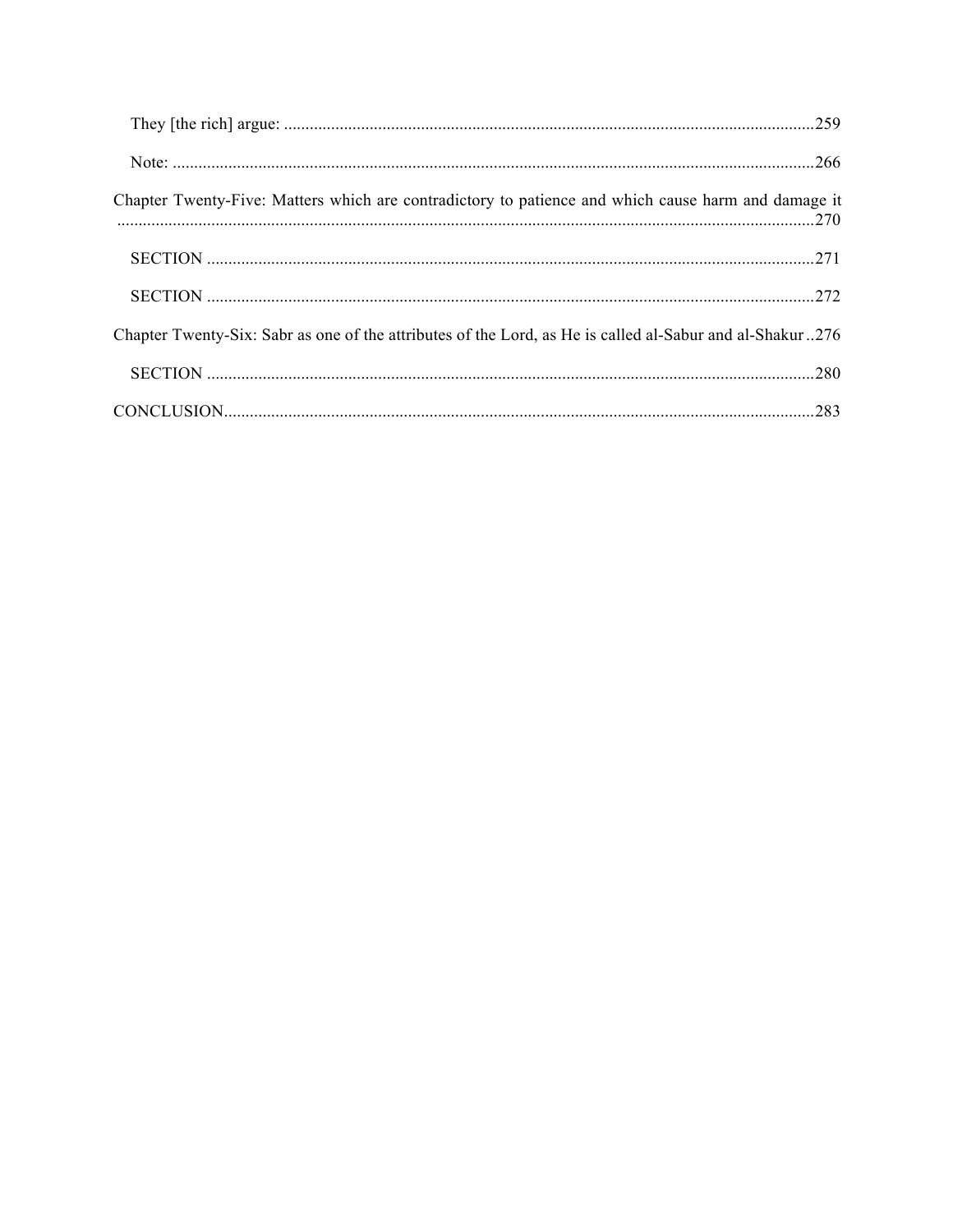#### *In the name of Allah, the Most Merciful, the Most Beneficent*

Praise be to Allah, the Most Patient, the Most Appreciative, the Most High, the Great, the All-Hearing, the All-Seeing, the All-knowing, the Most Powerful. His power is infinite and His Will, regarding His creatures, affects all their affairs. His call for the appointed day reaches the people in their graves. He has decreed the fate of the people and their life span, and He records all their actions and deeds. He apportions their livelihoods and their wealth. He created life and death for all so that He may see which of them is best in conduct. He is the Mighty, the All-Forgiving, the Overpowering, and the Most Powerful. All difficulties are easy for Him. He is the Protector, the Helper, and He is an excellent protector and an excellent helper. Everything, in the heavens and on the earth glorifies Him. To Him belongs all sovereignty and all praise, and He has power over everything.

*"It is He who created you, some of you are unbelievers and some of you are believers. Allah sees that which you do. He created the heavens and the earth with truth, and shaped you, and made your shape beautiful. To Him is return.... He knows what you conceal and what you reveal. He is, surely, aware of what is in the hearts. (65/2-5)*

I bear witness that there is no deity worthy of worship except Allah. He is the Alone, the only deity, and He is above having anything similar or equal to him, and He is free from having a partner or a helper. He is never inactive, as the heretics claim, and is beyond being similar to the creation; there is nothing like Him. He is the All-Hearing, the All-Seeing.

I also bear witness that Muhammad is His Servant and Messenger; the best from His creation and the chosen one from among the created beings. He is Allah's trustee concerning the revelation and His envoy to His slaves. He is the most knowledgeable of all the people concerning Allah; he is the most fearful of Allah, the most sincere to his community, the most steadfast concerning Allah's commands, and the most grateful for Allah's bounties. He has the closest access to Him, is the highest in rank with Him, the greatest in honor and having the greatest means of intercession with Him.

Allah, the Almighty sent him as a caller to Paradise, an inviter to faith, working earnestly to achieve His pleasure, commanding what is good and prohibiting what is evil. He conveyed the message of His Lord, proclaimed what he was commanded, and suffered for the sake of Allah such hardships that no other human being ever will. He remained steadfast and grateful to Allah until he attained His appreciation. He remained firm in his endurance in such a lofty manner that no other can ever attain; he advanced in the rank of gratefulness, reaching a position higher than all other grateful people do. The result of this is that Allah, His angels, His Messengers and all believers offer their praises of him, so that he alone has been singled out to be granted the banner of praise. Adam and all other Messengers and Prophets will be under this banner. Allah shows His praise in the opening of His Book which He revealed to him, and He made it the beginning of the Torah and the Gospel, as reported in the Hadeeth. He made His praise the last words to be spoken by the people who were guided by Him to deserve His reward. The Almighty called his community 'the ones who praise the most' (al-hammadun) even before they came into existence because they engaged in His praise in prosperity and adversity, and in ease and hardship. He enabled his followers to enter the abode of reward, to enjoy recompense ahead of all other people. The closest person to his banner is the one who praises Allah and remembers Him much. The highest in rank is the one who exercises patience and often expresses thanks. May Allah, His angels, His Prophets and Messengers and all believers send their blessings and salutations upon him as he declared the oneness of Allah, taught it and called the people to it.

Allah, the Exalted made the quality of endurance similar to a horse that does not stumble, like a sword that does not fail, like a victorious fighter who is never defeated and like a fortified castle that defies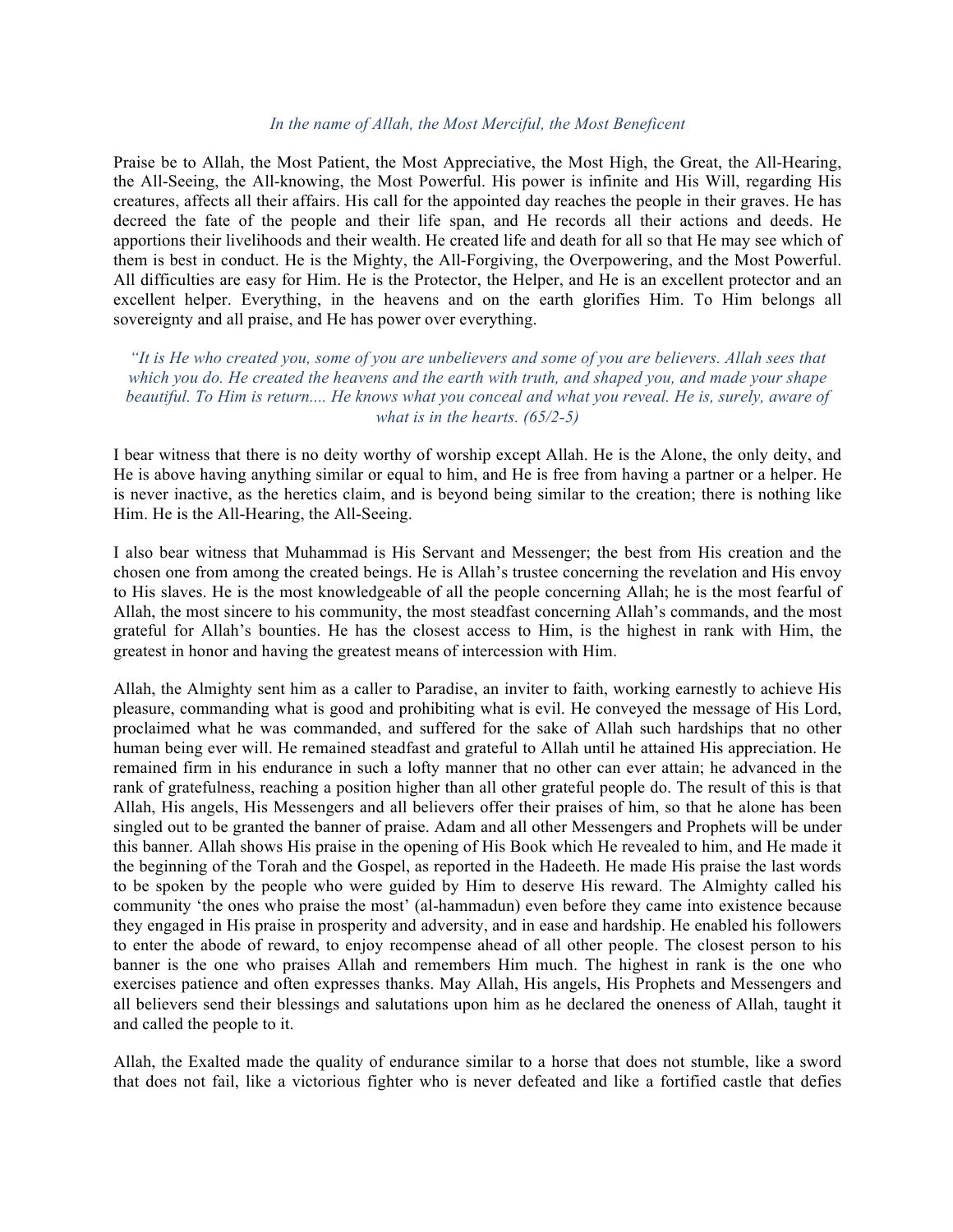destruction and damage. Endurance and triumph are, therefore, like brothers that do not part from one another.

"We are suckled by the breast of the same mother sharing among us on a dark night.

We will never be separated."

Triumph is joined with endurance, relief with distress and ease with hardship. Endurance, unaided by equipment and an army of soldiers, is more helpful to the one who exercises it. It is as close to triumph as the head is to the body. Allah the Trustworthy and the Truthful, promises in His clear statement, which is found in the Book, that He will reward those who persevere patiently without measure. He has declared that He is with them with His guidance, dominant help, and a clear victory. He says (what means):

*"Be patient and persevere, for Allah is with those who patiently persevere." (8/46)*

Those who persevere with His divine company achieve the best in this world and in the Hereafter, and they gain the seen and unseen bounties of the Almighty.

The Almighty imbues leadership of the religion with endurance and firm belief. He says (what means):

*"When they became steadfast and believed firmly in our message, We raised leaders among them guiding them according to Our command." (32/24)*

He declares in an emphatic way that endurance is best for those who exercise it. He says (what means):

"If you persevere in endurance, this is surely best for those who persevere in endurance." (16/126)

Allah also announces that perseverance in endurance, together with consciousness of Allah, foils the stratagem of an enemy even if he has greater power. He says (what means):

*"If you remain steadfast and are conscious of Allah their schemes will not harm you in the least. Allah is encompassing what they do." (3/120)*

He relates to us about His truthful Prophet Yoosuf (peace be upon him), whose endurance and consciousness of Allah led him to the position of honor and power. He says (what means):

*"Whosoever is conscious of Allah and perseveres in endurance, Allah does not suffer the reward of those who do right to be lost." (12/90)*

He attributes success to endurance and consciousness of Allah. The believers understood this from Him, as He taught them (what means):

*"O believers! Be steadfast, vie in steadfastness, strengthen each other and be conscious of Allah that you may succeed." (3/200)*

He told us that He loves the people who persevere with patience, and this is the greatest encouragement for those who aspire for it. He says (what means):

#### *"Allah loves those who endure in patience" (3/146)*

He gave to those who remain steadfast the glad tidings of three things, when He said (what means):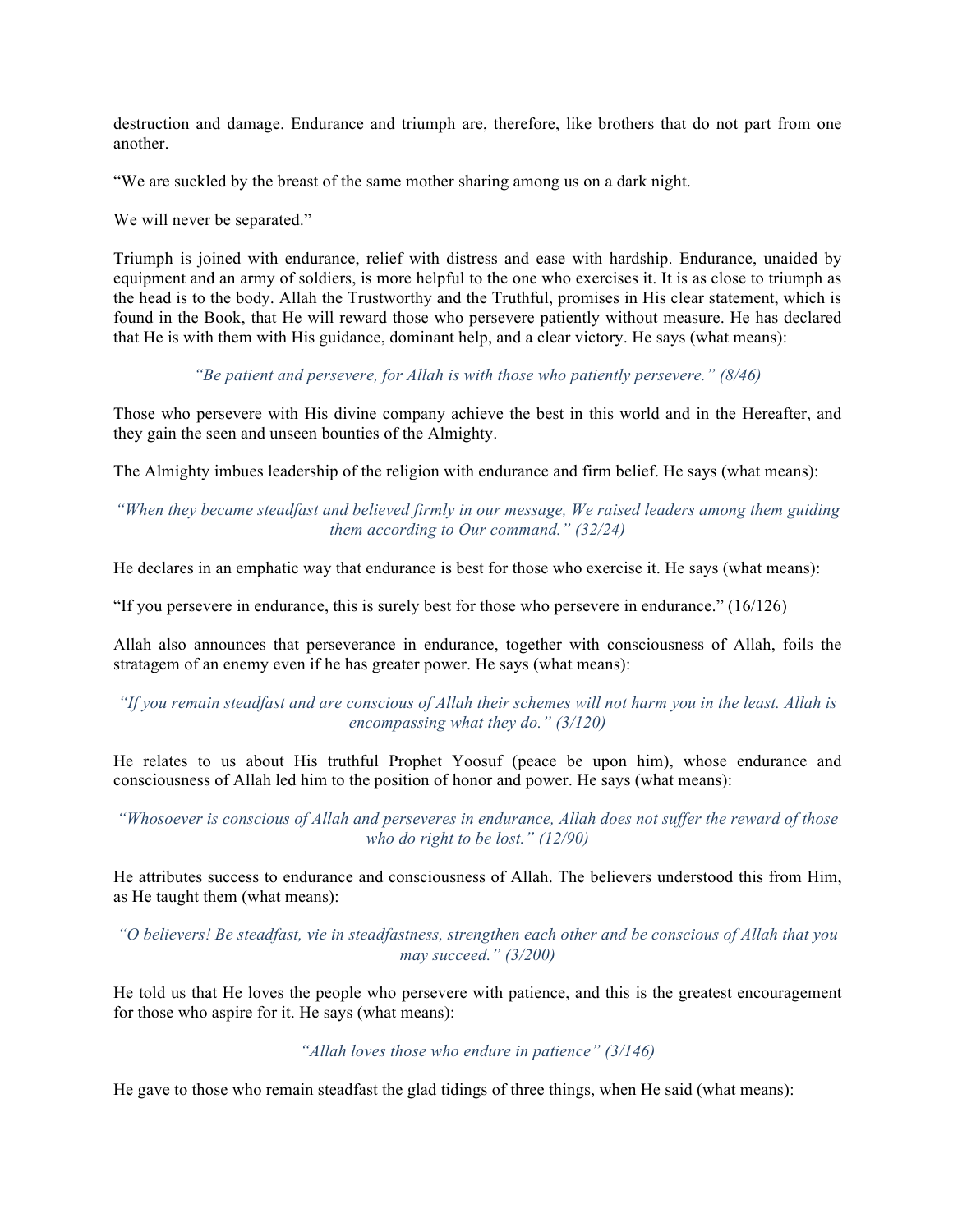*"Give good tidings to those who are steadfast, those who say, when afflicted with calamity, 'We belong to Allah and to Him we shall return. These will be given blessings and mercy from their Lord and it is they who are rightly guided." (2/155-157)*

He commanded His servants to seek help thorough endurance and prayer against the vicissitudes of the world and the religion. He, the Most High, says (what means):

*"Seek help through endurance and prayer. It is indeed hard except on those who are humble." (2/45)*

He decreed that those who endure with patience will be the ones to succeed in gaining access to Paradise and protection from Hell. He declared (what means):

*"I rewarded them this day because they persevered in patience. They are indeed the triumphant." (23/111)*

Allah also related that the desire for His rewards and turning away from the world and its finery can only be achieved by those who believe and persevere in patience.

*"The people who were given knowledge said, 'Alas for you! Allah's reward is better for those who believe and do good deeds: only those who are steadfast will attain it." (28/80)*

The Almighty also indicated that repelling evil with good makes the evildoer a close and intimate friend. He said (what means):

*"Good and evil cannot be equal. Repel evil with what is better. Then he between whom and you there is enmity will become as a close and intimate friend." (41/34)*

Only those who endure patiently and those who are fortunate will attain this quality.

Allah also affirmed (what means):

*"Surely man is in loss except those who believe and do good deeds, and urge one another to truth and urge one another to steadfastness." (103/2-3)*

He divided His creation into two groups: the people of the right and the people of the left. He favored the people of right by making them urge one another to steadfastness and compassion, and He favored the steadfast and grateful people with the benefits of His signs in order to differentiate them. He said, in four verses of His Book (what means):

*"Surely there are signs in this for every steadfast thankful person." (14/5, 31/31, 34/5, 42/33)*

Allah, the Exalted attached forgiveness and reward with good deeds and patience. Any task is easy for those whom He makes it easy. He stated (what means):

*"Except those who are steadfast and do good deeds, they are the ones who will attain forgiveness and big reward." (11/11)*

He also indicated that steadfastness and forgiveness are virtues that never fail. He affirmed this by saying (what means):

*"The one who is steadfast and forgives that is one of the greatest things." (42/43)*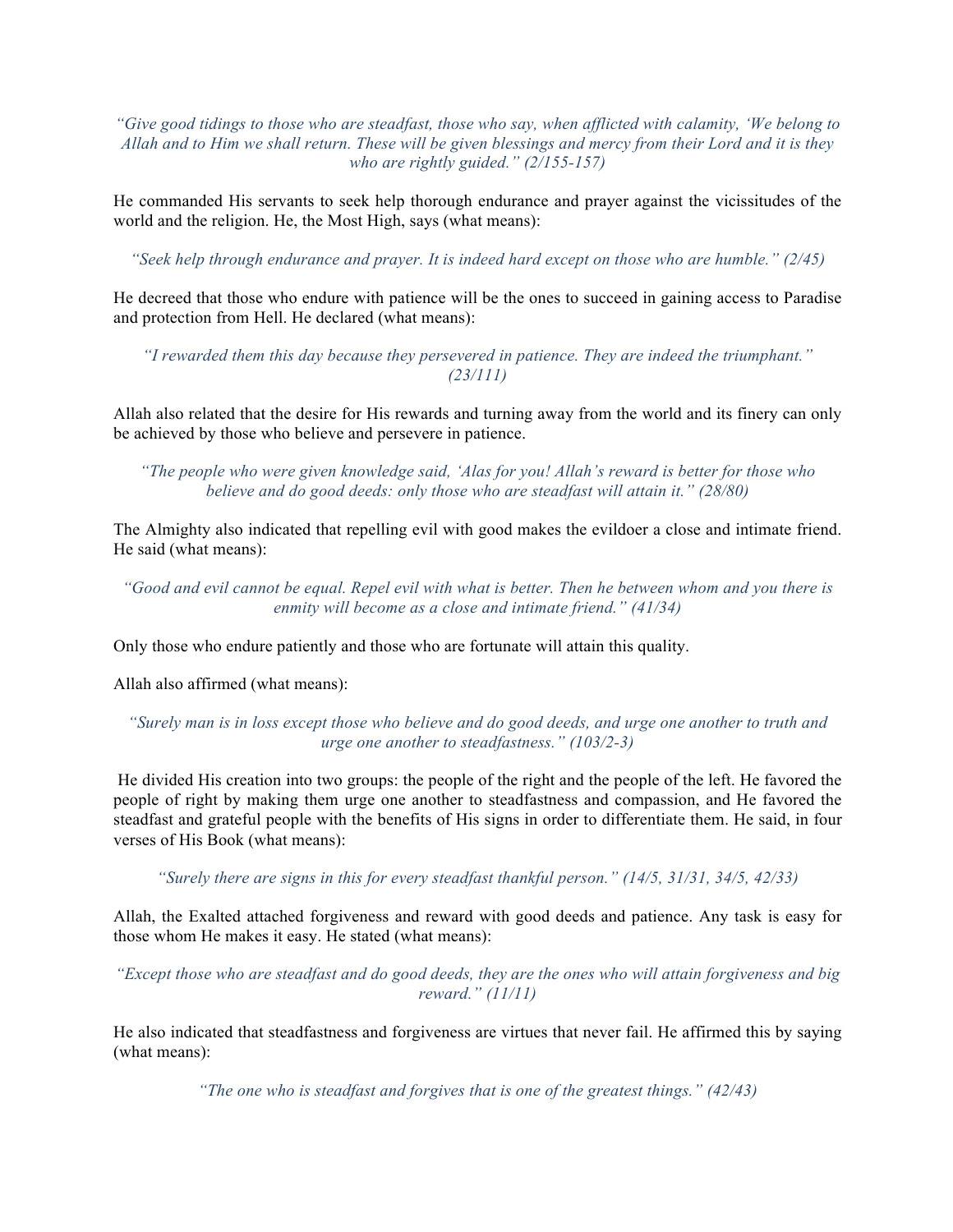He commanded His Messenger to endure with patience in carrying out His orders and told him that his patience was from Him, and that all problems would be made easy. He said (what means):

#### *"Endure patiently in your Lord's command; you are under Our watchful eyes." (52/48)*

### *"Be steadfast, your steadfastness is only from Allah. Do not grieve over them; do not be distressed by their scheming. Surely Allah is with those who are mindful and do good." (16/127,128)*

Patience is the foundation to which the believer always returns. It is the cushion of his faith on which he rests. The one who lacks patience has little or no faith; if he was to have any faith, then it will be weak and negligible. Such a person is from among those who worship Allah as if they are upon the edge of a blade. If good comes to him, he is content, but if he is tested, then he reverts to his old ways. He has lost both the world and the Hereafter, and is left with nothing but a losing transaction.

Fortunate are those who attain the best way for their life through their steadfastness, advance to the highest ranks and enter the garden of bliss on the wings of their patience and gratitude. This is Allah's bounty, He grants it to whomever He wills.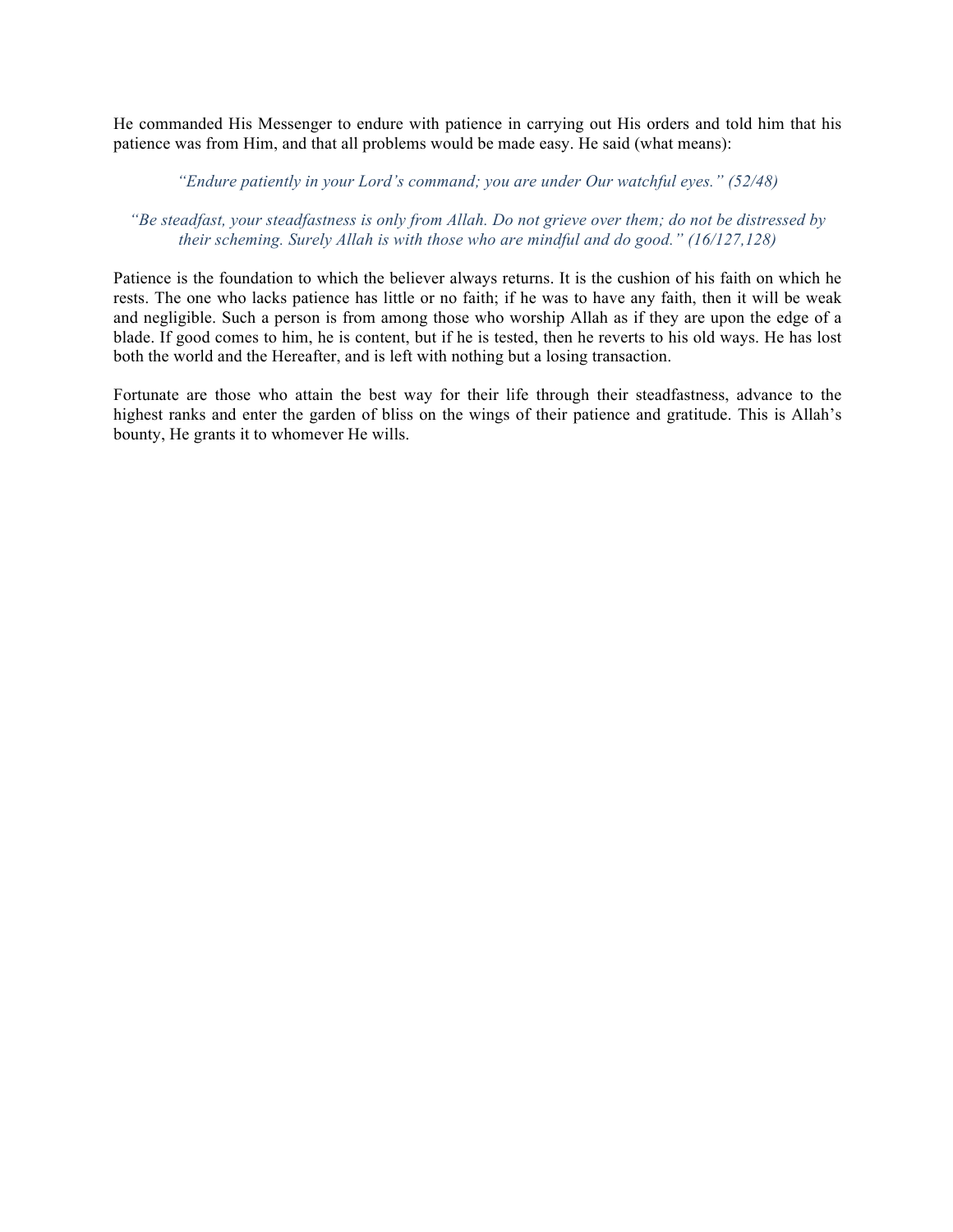## **INTRODUCTION**

As faith consists of two parts: steadfastness and thankfulness, it is therefore necessary for a person, who wishes good for himself, desires safety for his soul and hopes for the best for it, to never abandon these two basic qualities and not to deviate from these two straight paths. He should proceed towards Allah, treading these two paths, in order to be placed among the best group from among those who meet Him on that Day.

This book is written to highlight the necessity and the pressing need to pursue these two qualities and to illustrate that happiness in this world and the Hereafter is dependent on them. It is intended to be a comprehensive, extensive and useful book. It contains a great amount of useful information, which is worthy of being held firmly and clung to vigorously. It is pleasing to the reader, plain to him who reads it thoroughly, engaging to the distressed, stimulating for the neglectful one, and encouraging for the one who is ready to work. It also contains points of benefit from the exegesis of the Quran and the traditions of the Prophet (may peace and blessings of Allah be upon him) duly referred to their sources, reports from pious predecessors with references, juristic issues supported by evidence, and indications to the spiritual path. All these will be obvious to the one who contemplates over it and is endowed with a sound intellect.

The book deals with the various forms of patience and gratitude. It offers a decisive answer to the debate about who is better: the grateful rich person or the steadfast poor person. It exposes the real face of the world and cites the similitudes stated by Allah, His Messenger and the pious predecessors.

The reality of these similitudes and their conformity with actual situations are also discussed. What is praiseworthy and what is blameworthy of the worldly matters, what brings a person closer to Allah and what takes him away from Him are all elaborated on; what makes a person miserable and what makes him happy in this world –all these are dealt with along with many other useful discussions that are rarely found in other books.

It is an undeniable favor and a gift from Allah to the author, His servant. This book can be seen as suitable for kings and commanders, rich and poor, ascetics and jurists. It will prompt a person who is sitting to rise up and march forth, entertain the traveler on his path and guide the follower on the spiritual path to his destination. Yet it is the effort of one who is destitute and needy himself, who gives warning in it against the illness from which he himself is suffering. He prescribed the medicine but he did not take it regularly due to his own wrongdoing and ignorance. He hopes that the Noblest of the nobles and the most Compassionate of the compassionate will forgive him for his adventure of embarking on giving advice to His believing servants.

All that is correct in this book is from Allah alone and He alone is praiseworthy and the source of help. Whatever is wrong in it is from its author and from Satan; Allah and His Messenger are free from it.

The scanty capital of its author is brought to you and his commodity is presented to you, to the reader goes its benefit and to its author its harm. His ideas are transmitted to you. If they reach a noble honorable person he will feel happy, otherwise it will be like a young woman given to a handicapped and impotent person.

I have arranged it in 26 chapters along with a conclusion. They are:

Chapter one:

The dictionary meaning of sabr (patience), its etymology and conjugation.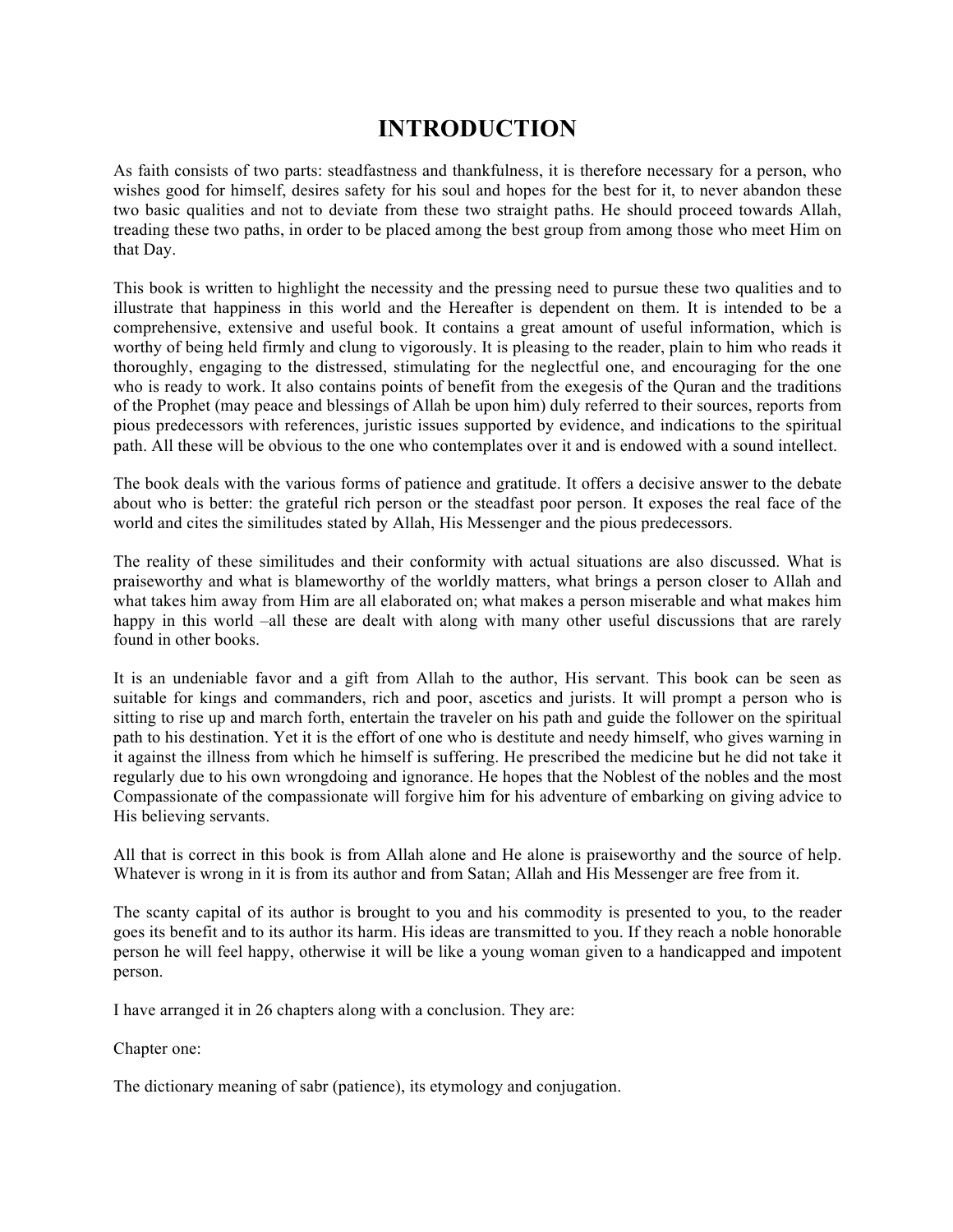Chapter two:

The real essence of Sabr and the views of people concerning it.

Chapter three:

The names of Sabr as regards its connections.

Chapter four:

Difference between Sabr, tasubbur, istibar and musabarah.

Chapter five:

The types of Sabr, concerning its objects.

Chapter six:

Its types in accordance with its strength, weakness and its ability or inability to counter the army of one's desire.

Chapter seven:

Its type in relation to its connections.

Chapter eight:

Its categories concerning its connection with the five categories of rules.

Chapter nine:

The different levels of Sabr.

Chapter ten:

Its division into the praiseworthy and blameworthy.

Chapter eleven:

The difference between the Sabr of the nobles and that of the lowly.

Chapter twelve:

The measures that help in exercising Sabr.

Chapter thirteen:

Affirmation that human beings can never be free from exercising Sabr.

Chapter fourteen:

The hardest of Sabr is on the self.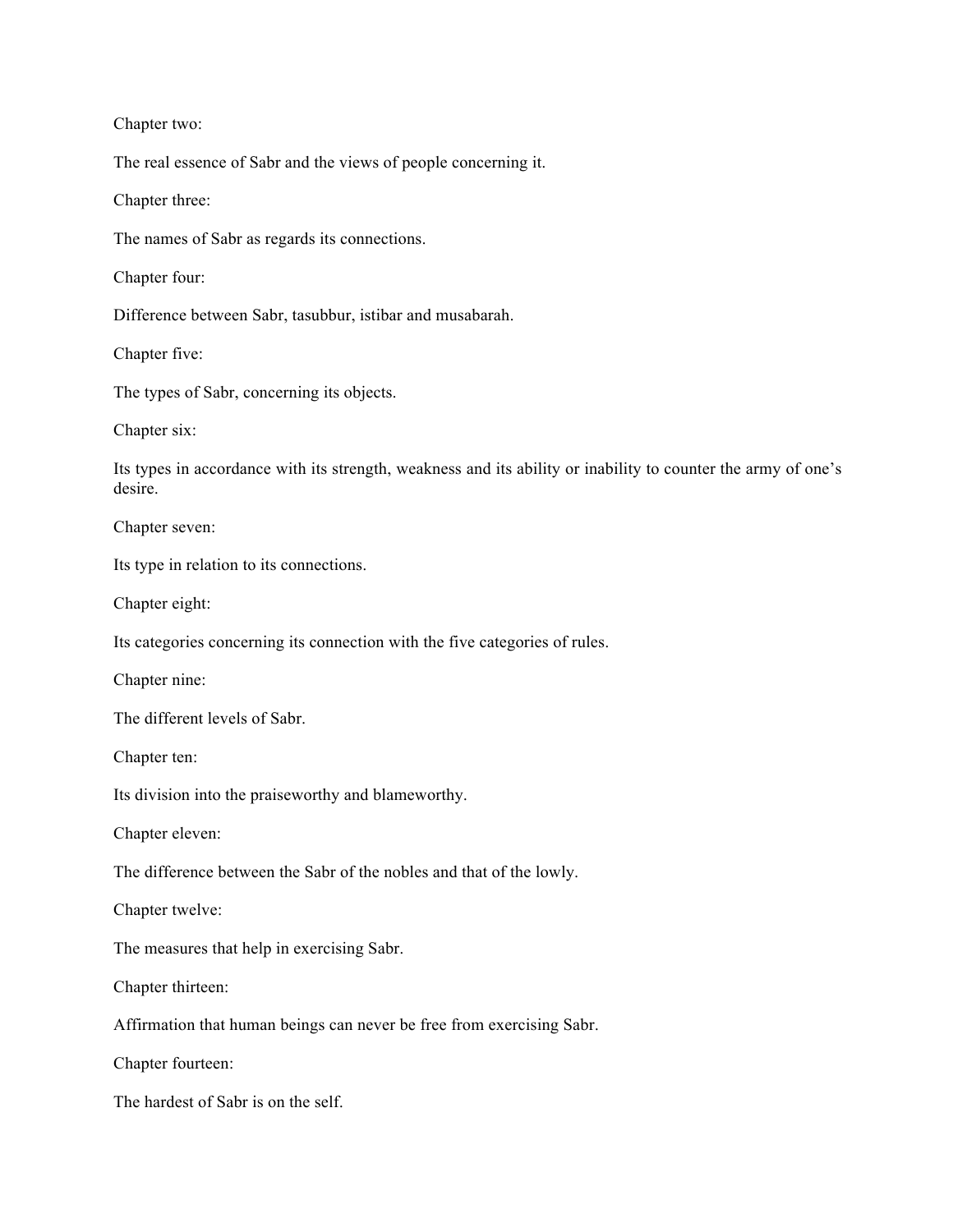Chapter fifteen:

Texts from the Holy Book concerning Sabr.

Chapter sixteen:

Texts of the sunnah concerning it.

Chapter seventeen:

The statements of the Companions about the virtue of Sabr.

Chapter eighteen:

Discussion of matters connected with calamity like crying, yelling, tearing of the clothes, uttering unIslamic words and so on.

Chapter nineteen:

Sabr is half of faith, as faith is made up of two parts: Sabr and Shukr.

Chapter twenty:

Argument about which one is the best: Sabr or Shukr.

Chapter twenty one:

Judgment between the two groups and clearing the case.

Chapter twenty two:

Dispute among the people as to who is better: the thankful rich or steadfast poor; Judgment of the case.

Chapter twenty three:

The citations forwarded by the poor from the Book, the sunnah, the reports and logical deduction to support their claims.

Chapter twenty four:

The argument of the rich by quotations from the Book, the sunnah, the reports and analogy.

Chapter twenty five:

Matters that are opposite, damaging or contradicting steadfastness.

Chapter twenty six:

Sabr as one of the attributes of the Lord, as He is called al-Sabur and al-Shakur.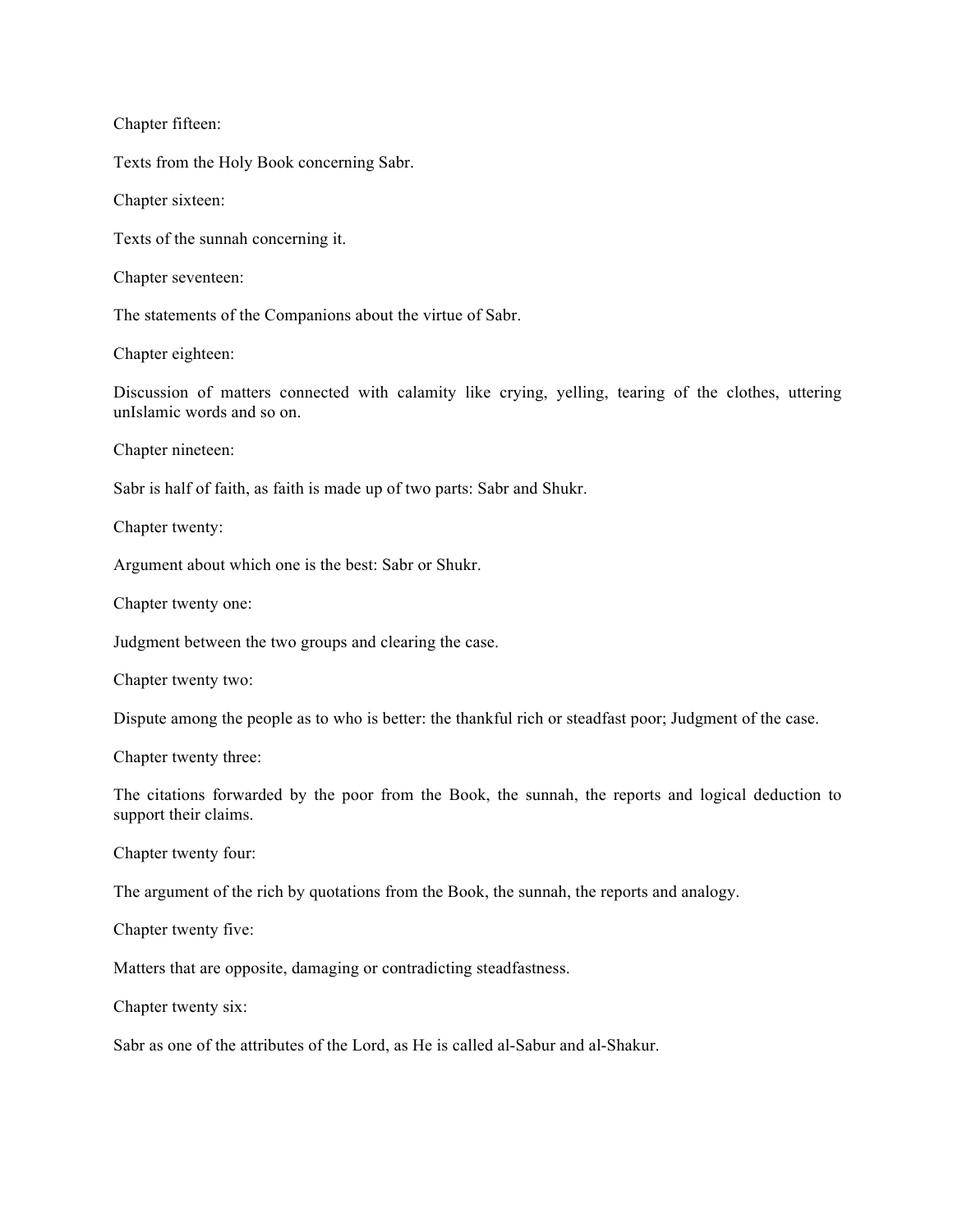I named the book 'Uddat as-Sabirin wa Dhakhirat ash-Shakirin. I pray to Allah to make it purely for His sake and as a means to gain His closeness and good pleasure; to enable its author, the scribe and the reader to benefit from it. He certainly hears the supplication, and is the source of hope. He is sufficient for us and is the best supporter.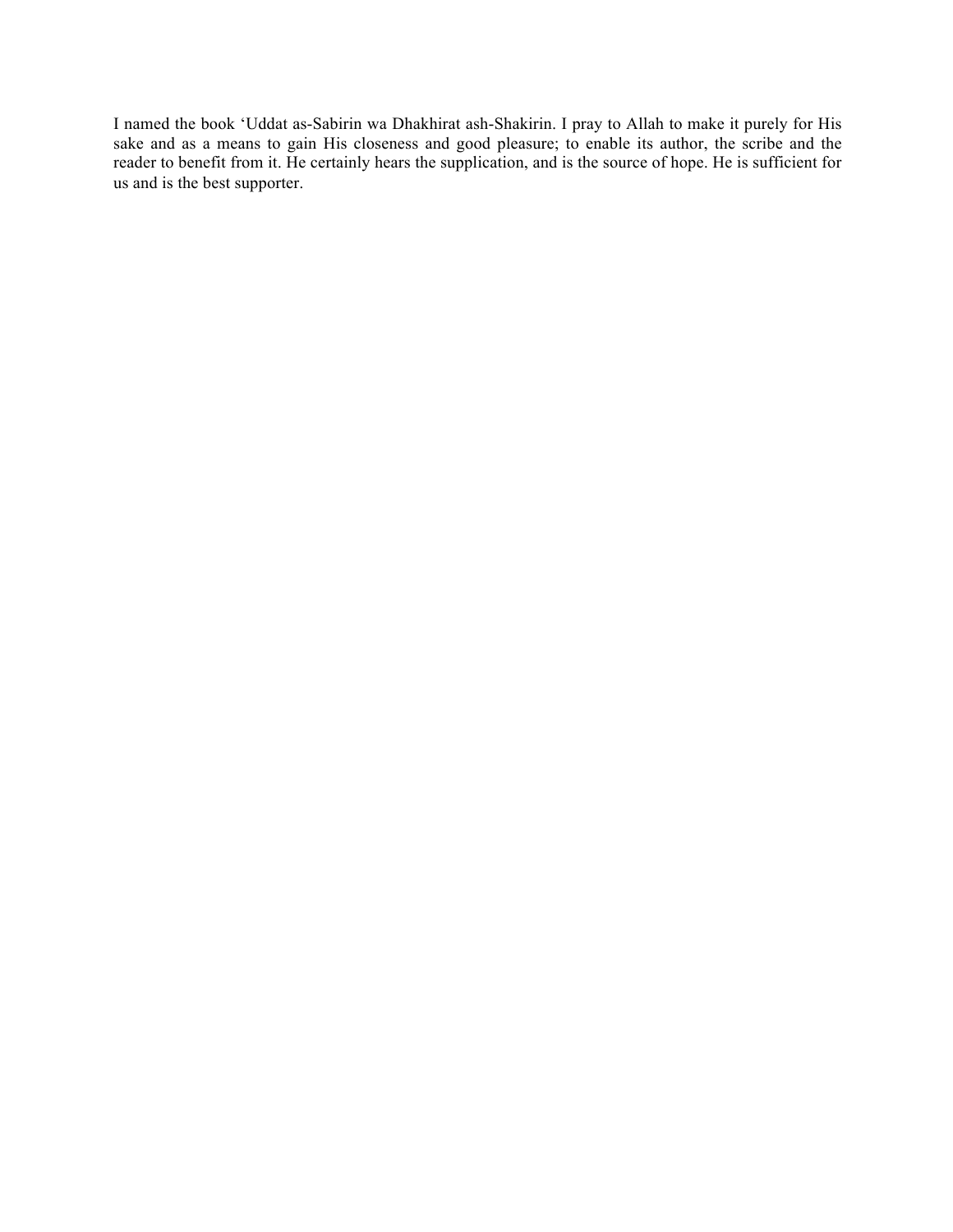## **Chapter One: The dictionary meaning of the word Sabr and its derivation and conjugation**

The original meaning of this word is: "to prevent and to subdue or arrest". Thus, Sabr means to restrain the soul from worry, control the tongue from complaining and restrain parts of the body from striking the face, tearing the clothes and so on.

Allah says (what means):

#### *"Restrain yourself with those who call upon their Lord." (18/28)*

#### Antarah said:

"I restrained for this (hard work) a free soul that knew and kept steadfast when the soul of the coward was shaken; i.e., I restrained a soul that was aware of the consequences. It was the soul of a free proud man, not the soul of a slave without pride. It remained calm when the soul of a cowardly person was shaken.''

In a Hadeeth regarding a man who held someone while another person killed him, the Prophet (may peace and blessings of Allah be upon him) said: 'The killer will be killed and the one who held [the victim] will be held in custody', meaning, until his death.

Sabr is the word used when a person is held and detained for being killed. In an authentic narration, the Prophet (may peace and blessings of Allah be upon him) said: 'Whoever commits perjury to appropriate the property of a Muslim will meet Allah while He will turn away from him.'

In another report, the Prophet (may peace and blessings of Allah be upon him) forbade Masburah,, i.e., a goat or a chicken that is tied and shot until it dies.

It is said that the original meaning of the word is strength and power. The word Sabr, for a herb which is very bitter and distasteful, is derived from this. The word Subr is also taken from this meaning, and applies to a fertile land, because of its hardness and firmness.

A third view is that its meaning is "to collect and to gather". Hence, Saabir is a person who holds himself up and keeps his soul away from worries and anxiety.

Actually, the word Sabr embraces all the three meanings: to restrain, to find strength and to pull oneself together.

The word is used in the first form (Sabr) to refer to being steadfast, in the fifth form (Tasabbur) to imply to try and attempt to be steadfast, in the eighth form (Istibar) to indicate making the effort to acquire steadfastness, in the third form (Musabarah) to mean holding someone in the state of steadfastness and in the second form (Tasbir) to imply to encourage someone to exercise Sabr.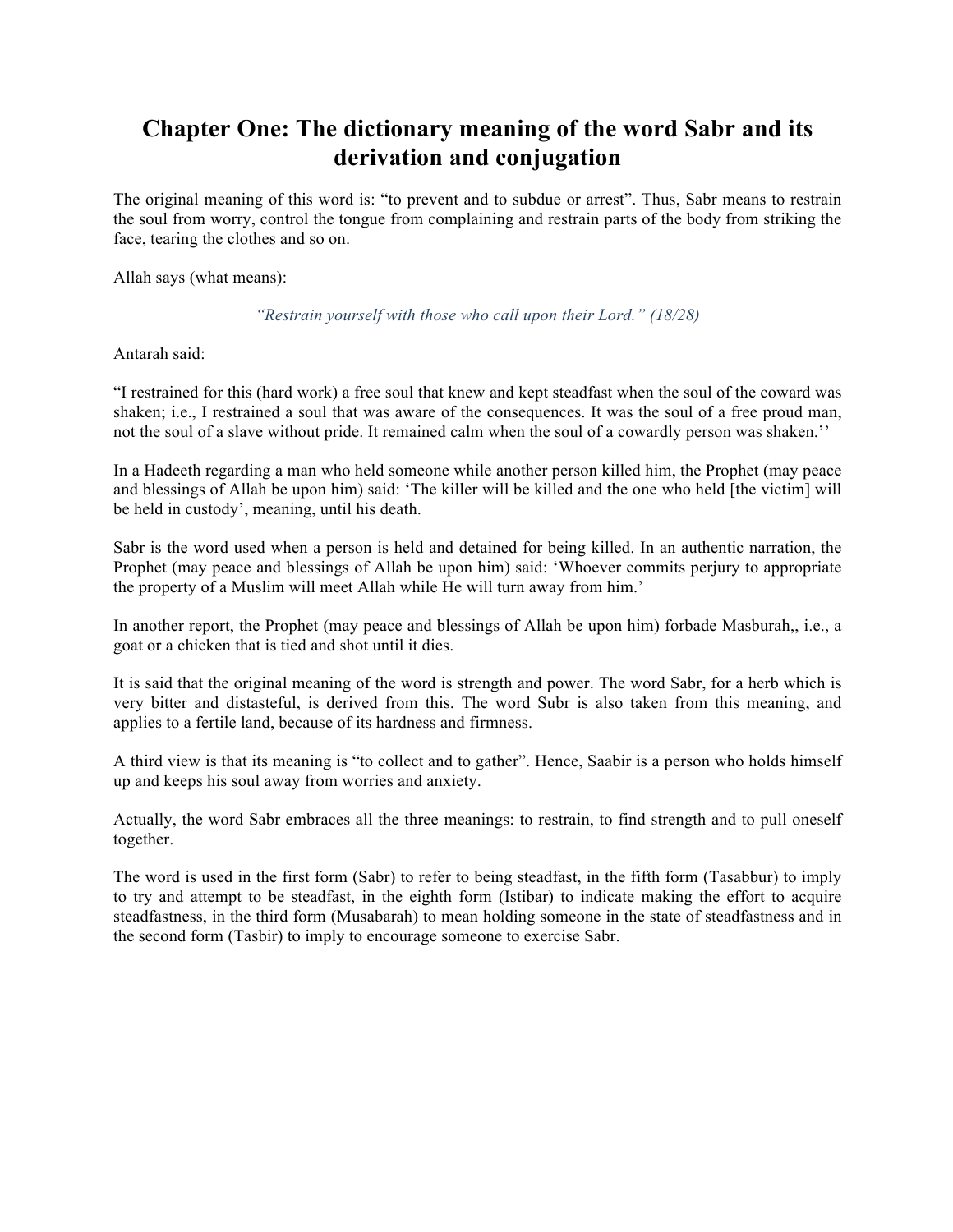## **Chapter Two: The real essence of Sabr and the scholars' views concerning it**

The real essence of Sabr is that it is one of the noble qualities of the soul that prevents a person from doing what is reprehensible and unacceptable. It is one of the forces of the soul by which the soul's affairs are maintained and its condition kept stable.

Al-Junayd bin Muhammad was asked about it and his answer was that it was: "to swallow bitterness without showing any sign of a frown."

Thun-Noon says: 'It is to keep away from violations, to remain calm when experiencing the hardship of a calamity, and to demonstrate affluence, even if poverty is affecting one's life.'

It is has also been defined as: "remaining steadfast in distress, with noble character."

Another meaning is: "to be self sufficient in tribulation without complaint."

Abu 'Uthman explained the word as-Sabbaar as: "a person who has trained himself to meet any adversity."

Another scholar said: "Sabr is to show as good the same attitude in adversity as shown in prosperity", meaning that a person has a duty to show devotion to Allah when experiencing prosperity or tribulation. He should be thankful to Allah for his prosperity and be steadfast when afflicted with adversity.

'Amr bin 'Uthman al-Makki said: "Sabr is to remain steadfast with Allah and accept any trial from Him with composure and magnanimity." The sense is that one should receive afflictions with an open heart and seek to avoid expressing annoyance, irritation or complaint.

Al-Khawwas stated: "Sabr is to remain patient on the rulings of the Quran and the Sunnah."

Ruwaym defined Sabr as not resorting to complaint. He defined it with its outcome.

Someone else said that Sabr means to seek the help of Allah.

Abu Ali said that Sabr was what its name implied.

Ali bin Abi Talib stated that Sabr is a mount that never stumbles.

Abu Muhammad al-Jariri said: "Sabr means that a person should be indifferent to the states of favor and adversity, his heart remaining in peace in both conditions."

I say that it is neither possible nor was it commanded. Allah has given people the ability to distinguish between these two conditions. What a man is capable of doing is to restrain himself from worrying, but not to remain the same in both conditions. The capacity for well-being is wider in a person than that of steadfastness. This is attested by the saying of the Prophet (may peace and blessings of Allah be upon him) in his well-known supplication: "(O Allah!) If you are not angry with me, then I do not care, yet wellbeing, granted by You, is better for me."

This does not contradict the Prophet's statement that no one is granted a gift better and more comprehensive than patience. This applies in a state of affliction or calamity. In that condition, nothing is broader than steadfastness. However, to be in a state of wellbeing is preferable.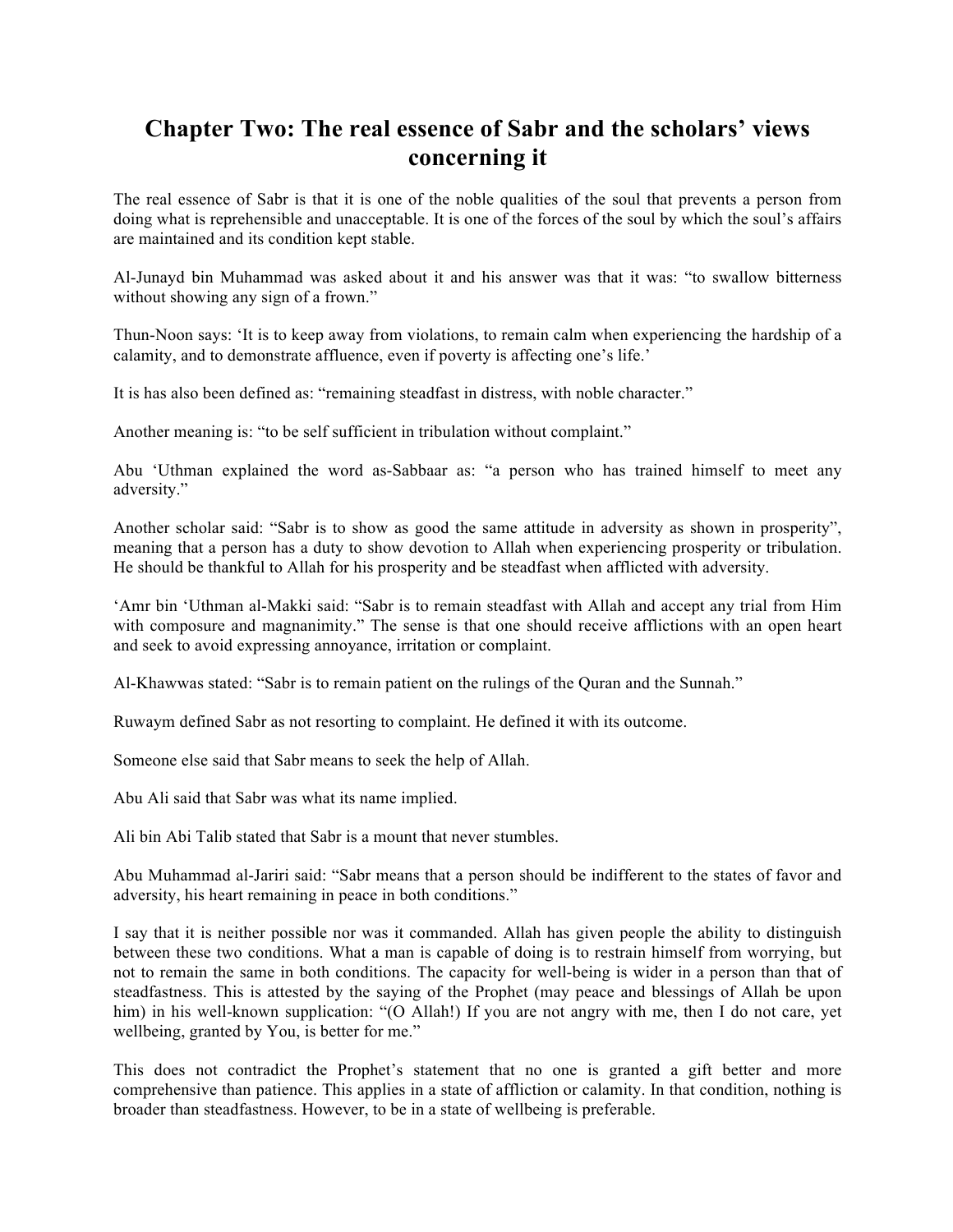Abu Ali al-Daqqaq asserted: The definition of patience is that a person does question the decree. Speaking about calamity without complaining is not in contradiction with steadfastness. Allah, the Exalted, said about Prophet Ayyoob (peace be upon him) (what means):

*"We found him to be steadfast." (38/44)*

*He described him as such, despite his saying (what means): "Affliction has touched me." (21/83)*

Here ad-Daqqaq has explained the word with its required result. His statement that speaking about a calamity should be without complaint needs further illustration. There are two types of complaints:

First: To complain to Allah, which is not inconsistent with patience -- as Prophet Ya'qoob (peace be upon him) said (what means):

*"I complain my distress and sorrow to Allah." (12/86)*

At the same time, he also said (what means):

*"So, beautiful endurance is most becoming." (12/18, 83)*

Ayyoob (peace be upon him) said (what means): "Affliction has touched me" (21/83), nevertheless, Allah credited him with endurance.

The master of the patient people, may Allah's blessing and peace be upon him, said: "O Allah! I complain to you about my weakness of power and lack of means."

Moosa (peace be upon him) prayed: "O Allah! For you is praise; to you is the complaint. You are the One whose help is sought for and you are the One to whom the supplication for support is made. On You we are reliant. There is no power, no strength except with You."

Second: The second type of complaint is the one made by the affected person by words or actions. This is not compatible with patience; rather it opposes it, and is detrimental to it.

There is then a difference between complaining to a person and complaining to Allah. We will deal with this issue later in the chapter of 'combination and separation of complaint and steadfastness' if Allah wills.

Another meaning for Sabr is 'the courage of the soul'.

From this comes the saying: Courage is an hour's steadfastness.

It is also said that steadfastness is steadiness of the heart in a situation of commotion.

Steadfastness and anxiety are opposites, which is why they are used against one another. Allah, the Exalted, cites a saying of the people in Hell (which means):

*"It makes no difference whether we show anxiety or steadfastness. There is no escape for us." (14/21)*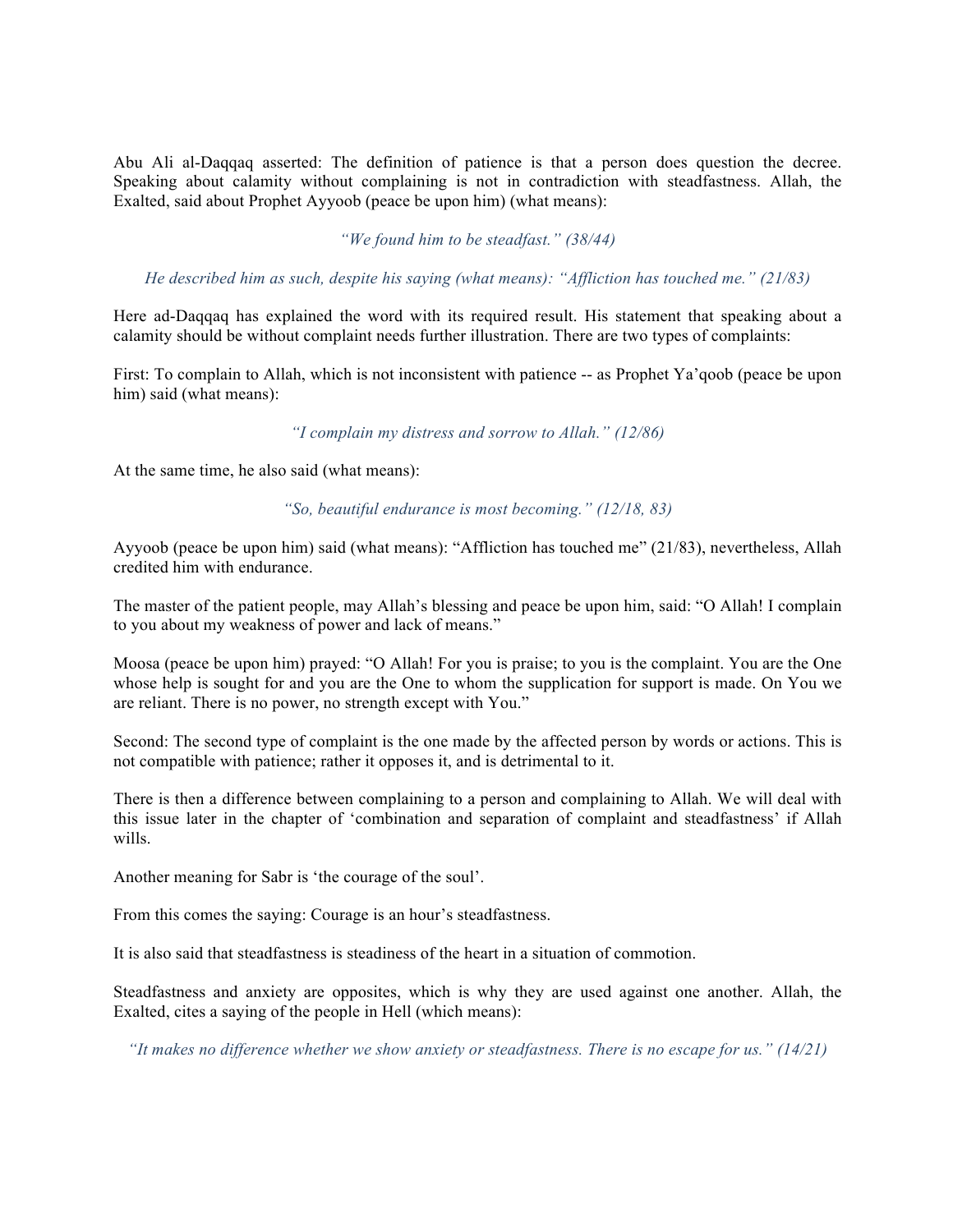Anxiety is the partner to and the helper of incapability, while steadfastness is the companion and essence of competence. If anxiety were to be asked: Who is your father? It would reply: Incapability. On the other hand if competence was asked: Who is your father? It would reply: Steadfastness.

The soul is the steed of a person on which he rides to Paradise or Hell. Steadfastness is like the noseband and reins for it; without them, it would wander in any direction.

Al-Hajjaj is reported to have said in one of his sermons: "Restrain these souls as they are eager to commit every evil act. May Allah have mercy on a man who has fixed a halter and a rein to his soul. He leads it by its noseband to the obedience of Allah and turns it away by its reins from disobedience of Allah. Restraining oneself from the prohibitions of Allah is easier than suffering from His torment."

I add: The soul has two forces: the force to proceed and the force to restrain. The true quality of steadfastness is to direct the force to proceed towards what is useful and restrain the force from that which is harmful. Some power of control of people over doing what is good, and their firmness on it, is greater than refraining from what is bad and harmful. They are able to endure the hardship of performing good deeds, but have no control over their motives of lust and become involved in what is forbidden. There are others whose power of control over violation is stronger than their endurance to the hardship of doing good deeds, and there those who have no control over either.

The best person is he who is capable of controlling himself in both situations. It is observed that there are many people who endure persistently the hardship of keeping vigil in the night in both cold and hot weather, and observing the fast, but they are unable to control themselves from gazing at prohibited objects. There are others who restrain their gaze and do not pay attention to images, yet are unable to carry out the duty of commanding the good and prohibiting evil, or struggling against unbelievers and hypocrites. They are utterly powerless and incapable of undertaking these tasks. Most people lack the determination of doing one or the other. Very few have the ability to be steadfast in both circumstances.

It is said: 'Steadfastness is the control of the rule of intelligence and religion against the desire to fulfilll one's lust and passion.'

This means that the natural disposition of man is to incline towards what is desirable, but the motives generated by intelligence and religion are opposed to it. The battle between the two continues and success alternates. The battlefield of this war is the heart of a human being and the weapons are steadfastness, courage and firmness.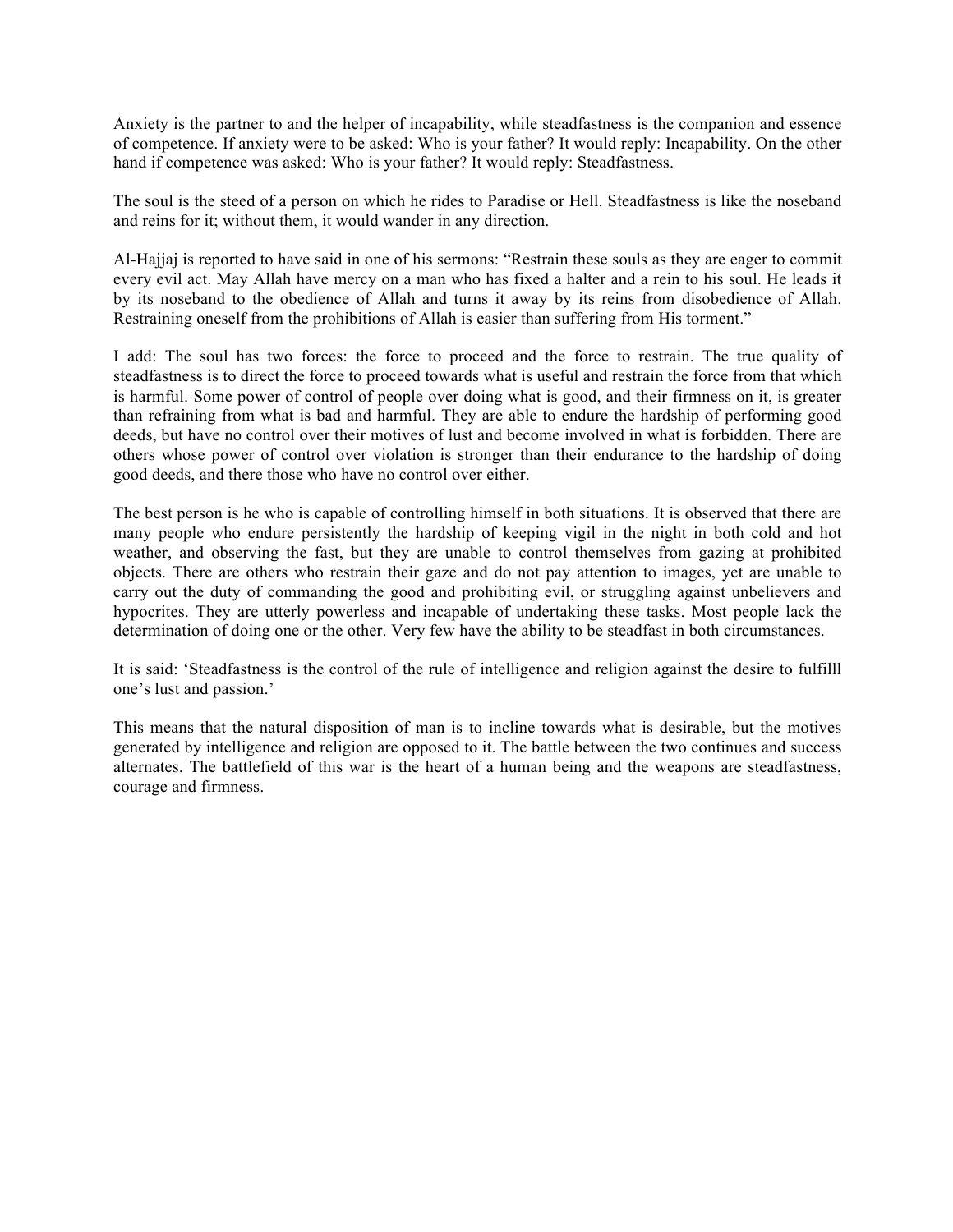## **Chapter Three: Names of Sabr, in relation to its object**

Commendable steadfastness is that which emanates from the free will of the mind to resist the incentive of reprehensible desire, thus, different names are given to it in relation to its application. Restraint from unlawful sexual desire is called chastity ('Iffah), and its opposite is immorality, adultery and prostitution.

If one controls oneself from the desires of the stomach in rushing to eat or taking what is not proper it is called dignity and satiation, their opposites being greediness, gluttony and meanness.

Refraining from the disclosure of secret talks is known as keeping a secret, and its opposites are announcement, dissemination, accusation, abomination, abuse, lies or defamation.

When applied to the control of one's excesses in life it is called Zuhd (abstinence), and its opposite is greed.

If it is applied to describe the contentment of what is enough of the worldly materials, it is known as contentment (Qana'ah). Its opposite is greed.

Refraining from acting in anger it is called forbearance (Hilm), its opposite being recklessness.

Not acting in haste is called dignity and steadiness, and the opposites are foolishness and fickleness.



f it is used to indicate the control needed to prevent oneself from fleeing and running away (from dangerous situations), it is known as bravery, and its opposites are cowardice and weakness.

When used against the call of revenge it is pardon and forgiveness, and the opposites are vengefulness and punishment.

When used against the reason of avarice and stinginess it is generosity, and the opposite is miserliness.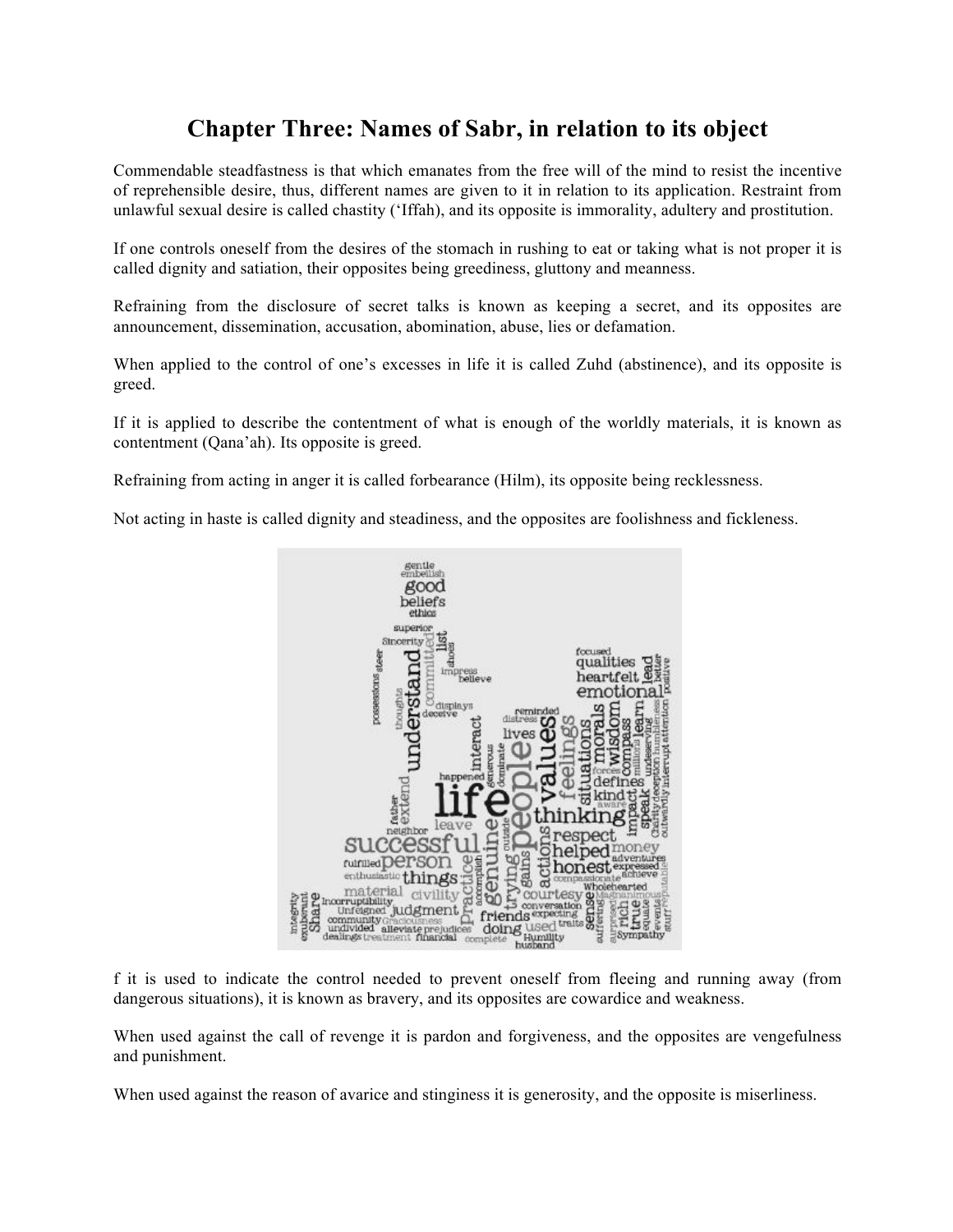To refrain from the desire of food and drink at a stated time it is called fasting.

When used to resist the urge for inability and indolence it is shrewdness.

If used to resist the cause of putting the burden on others and running away from sharing their burdens it is called manliness.

Therefore, it has a special name with every act and situation to which it is applied. The word that encompasses all these situations is Sabr (patience; steadfastness).

It also indicates that all the stages of the religion from the beginning to the end are linked with it. That is why it is called fairness when it is linked with fair dealing between two similar things and its opposite is injustice. When related to completing obligatory and desirable acts out of free will and choice it is called magnanimity. In this fashion, all religious acts are linked with it.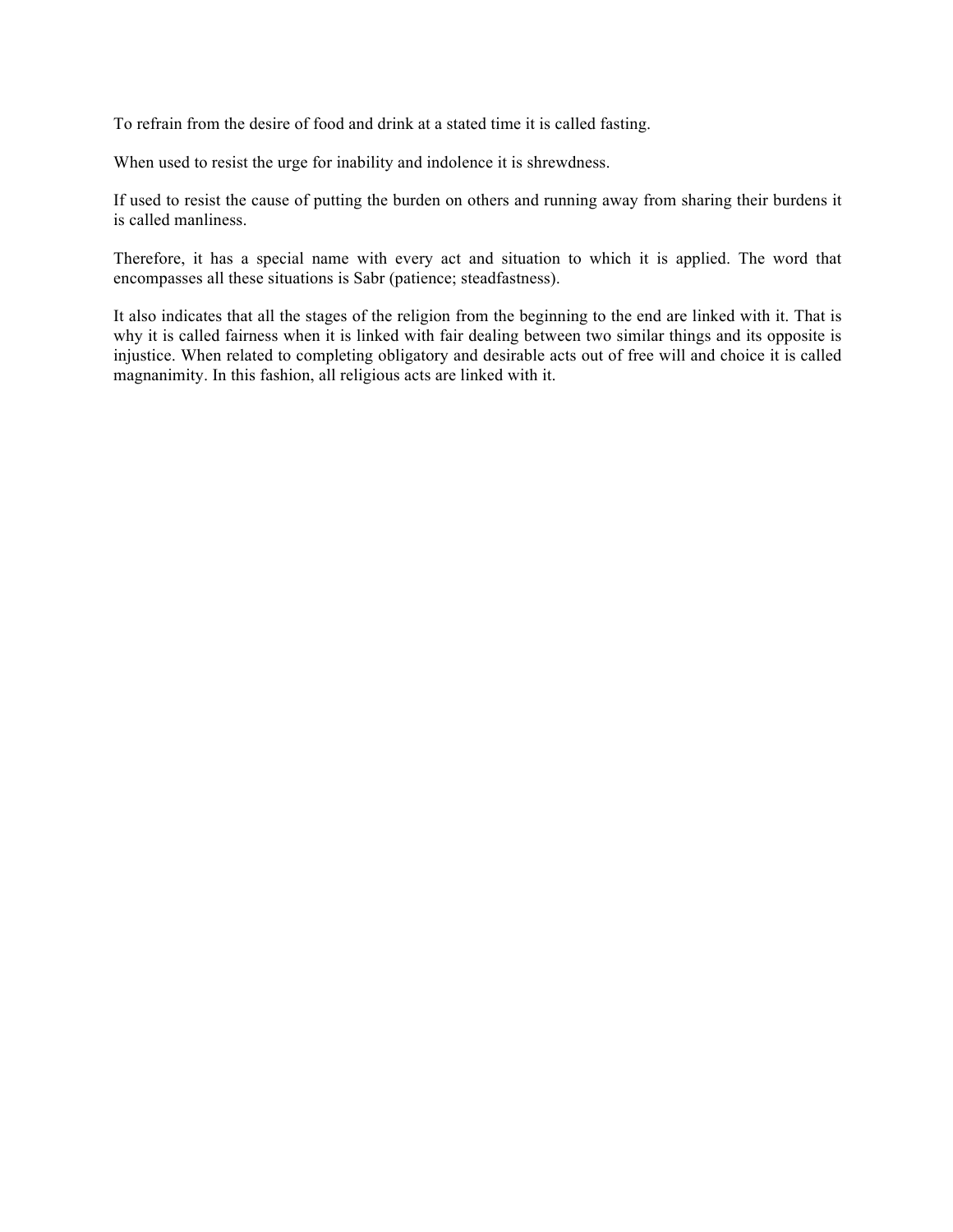## **Chapter Four: Difference between Sabr, Tasabbur, Istibar, and Musabarah**

The differences in the usage of these words depend upon the condition of a person within himself and his relationship with others. If keeping away and restraining himself from responding to the call of performing whatever is not good is natural and inborn in him it is Sabr. If he does it with difficulty and must force himself to undertake it, then it is Tasabbur. The latter comes from the fifth form, which indicates the efforts that are made to do the work.

Here are some other words with the same indication: Tahallum (to pretend to be forbearing), Tashajju' (to try to be brave), Takarrum (to try to be generous), Tahammul (to work to bear), etc.

When a person forces himself to acquire the quality of steadfastness and practices it regularly, it becomes a natural part of his character. The Prophet (may peace and blessings of Allah be upon him) said: "Whoever forces himself to endure, Allah will make him steadfast."

Similarly, when a person makes an effort to become chaste, chastity becomes natural to him. Other qualities may be acquired in the same fashion. Whether moral qualities that can be acquired through endeavour or forcing oneself to certain behavior or can ever become natural disposition, is disputed among the scholars. A poet said: "The heart is pressed to forget you, but the natural disposition refuses to change."

Another one said: "O the one who adorns himself with qualities other than his own, the effort produces character."

Another person said: "The ignominy of making effort to acquire a particular habit is the indication of natural disposition."

Some believe that Allah, the Exalted, has completed the work of creation, bestowing good disposition, provision and the time of death to everyone.

However, others believe that it is possible to acquire a good character. Understanding, clemency, generosity, benevolence and bravery can all be acquired, as is evidenced from many people.

It is also said that constant practice leads to a natural disposition. This means that when a person regularly does something, becomes used to it and trains himself by continuously doing it, it becomes a habit and a natural disposition for him. Habits change one's nature. A person continues to make the effort to exercise patience until it becomes natural for him. In the same way, forbearance, dignity, tranquillity and firmness become part of the innate character of a person when he continually tries to adopt them.

They assert that Allah, the Almighty has created in human beings the potential for learning and adapting. Transformation of the natural disposition is not impossible. However, this transformation may be fragile, and the person may revert to his innate nature for the slightest reason. Although strong, it is not complete and when there is a powerful cause, the person may return to his former habits. In some cases, however, the transformation is so firm that the newly acquired character becomes second nature for a person and it becomes almost impossible for him to revert to his former character.

Istibar, a degree higher than Tasabbur, is the effort of exercising steadfastness when acquiring something by effort. As the effort of earning leads to an income, so the effort of acquiring steadfastness leads to becoming steadfast, and when repeated regularly, results in acquiring that quality.